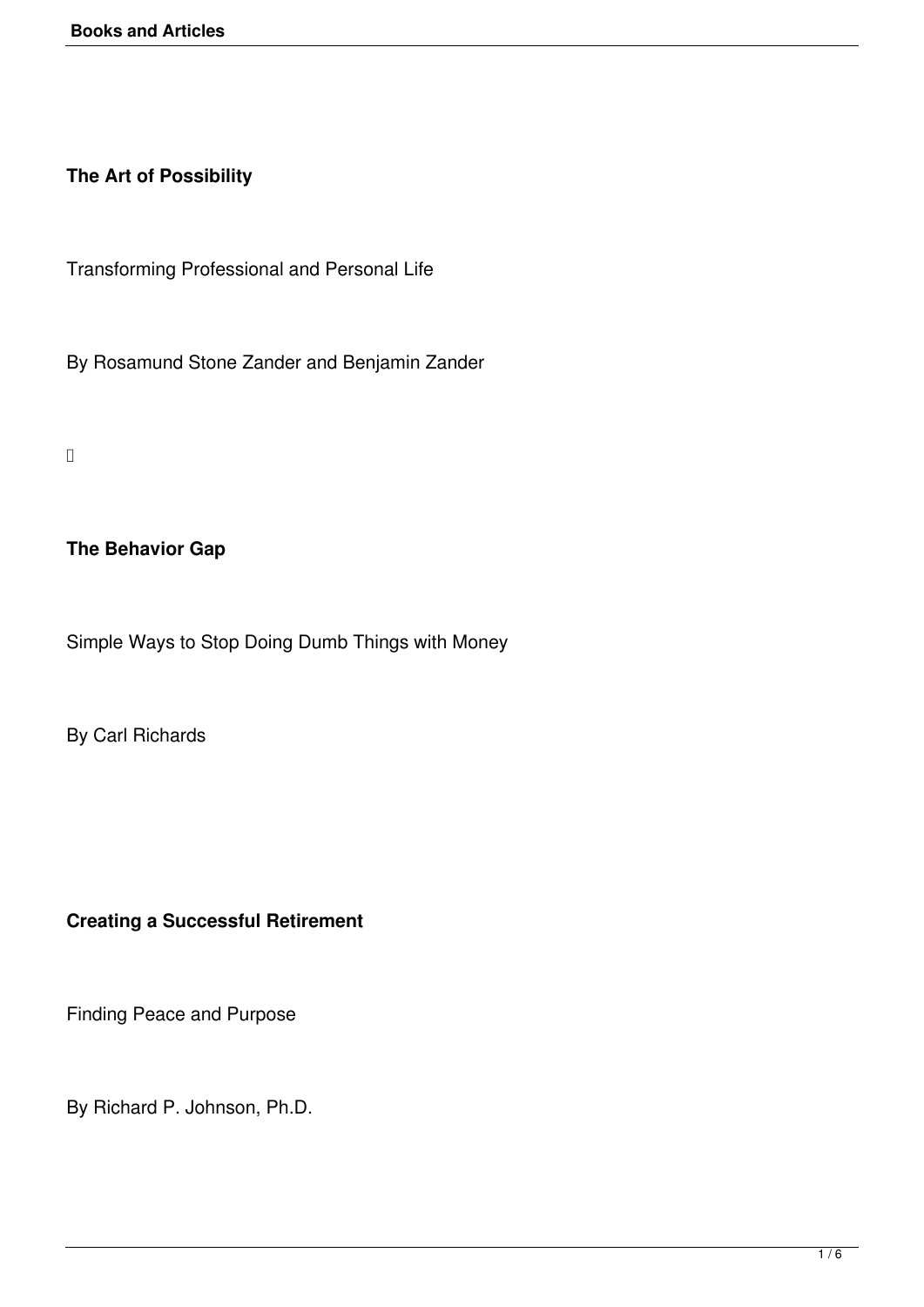# **Doctor's Eyes Only**

Exclusive Financial Strategies for Today's Doctors and Dentists

By Tom Martin, Paul Larson and Jeff Larson

## **The Elephant in the Room**

Sharing the Secrets for Pursuing Real Financial Success

By Ed Baker

**Get A Life**

You Don't Need a Million to Retire Well

By Ralph Warner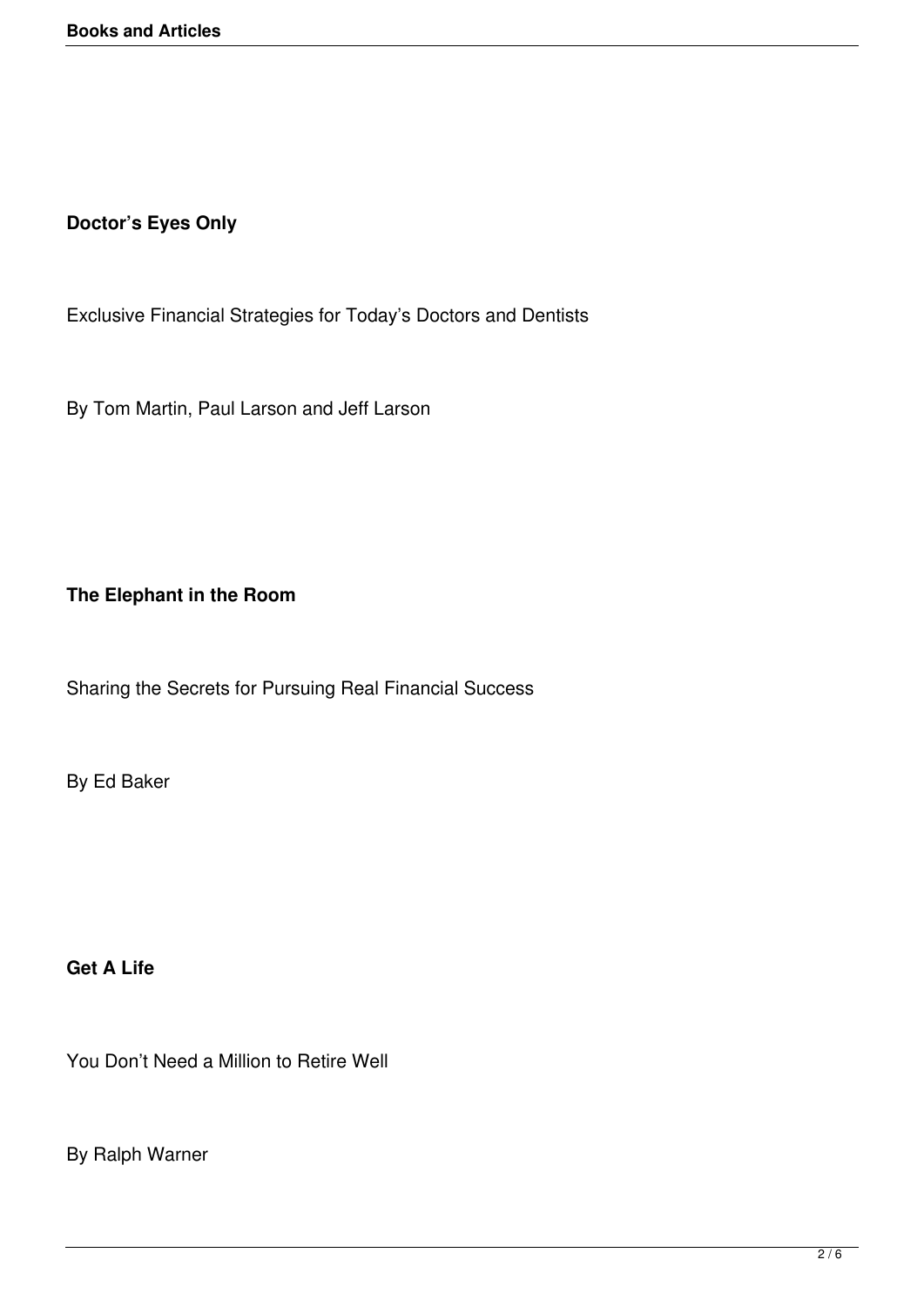### **How to Retire Happy**

Everything You Need to Know About the 12 Most Important Decisions You Must Make Before You Retire

By Stan Hinden

#### **The Mind of the Market**

Compassionate Apes, Competitive Humans, and Other Tales From Evolutionary Economics

By Michael Shermer

## **The Art of Possibility**

Transforming Professional and Personal Life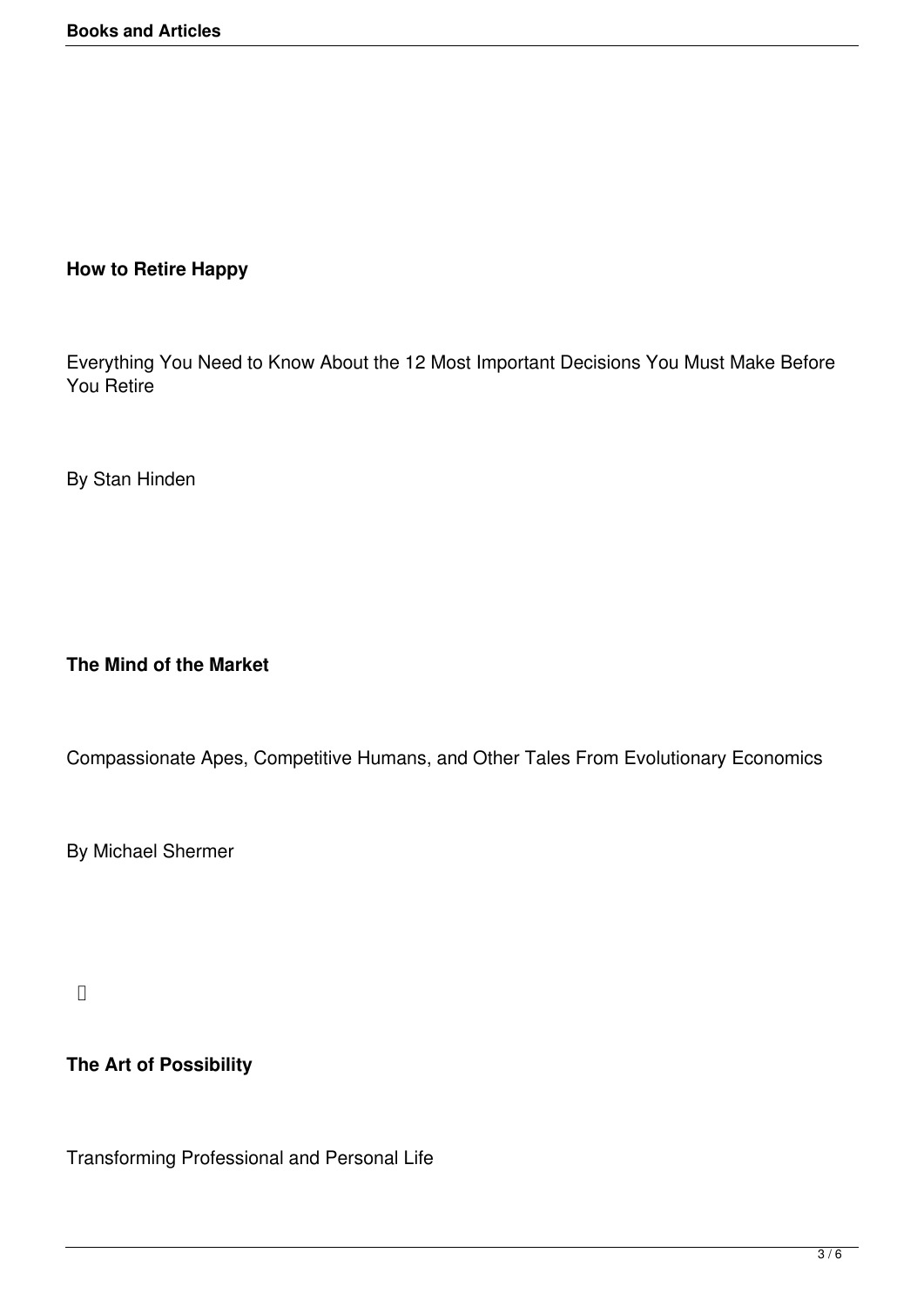By Rosamund Stone Zander and Benjamin Zander

 $\Box$ 

### **The Behavior Gap**

Simple Ways to Stop Doing Dumb Things with Money

By Carl Richards

# **Creating a Successful Retirement**

Finding Peace and Purpose

By Richard P. Johnson, Ph.D.

# **Doctor's Eyes Only**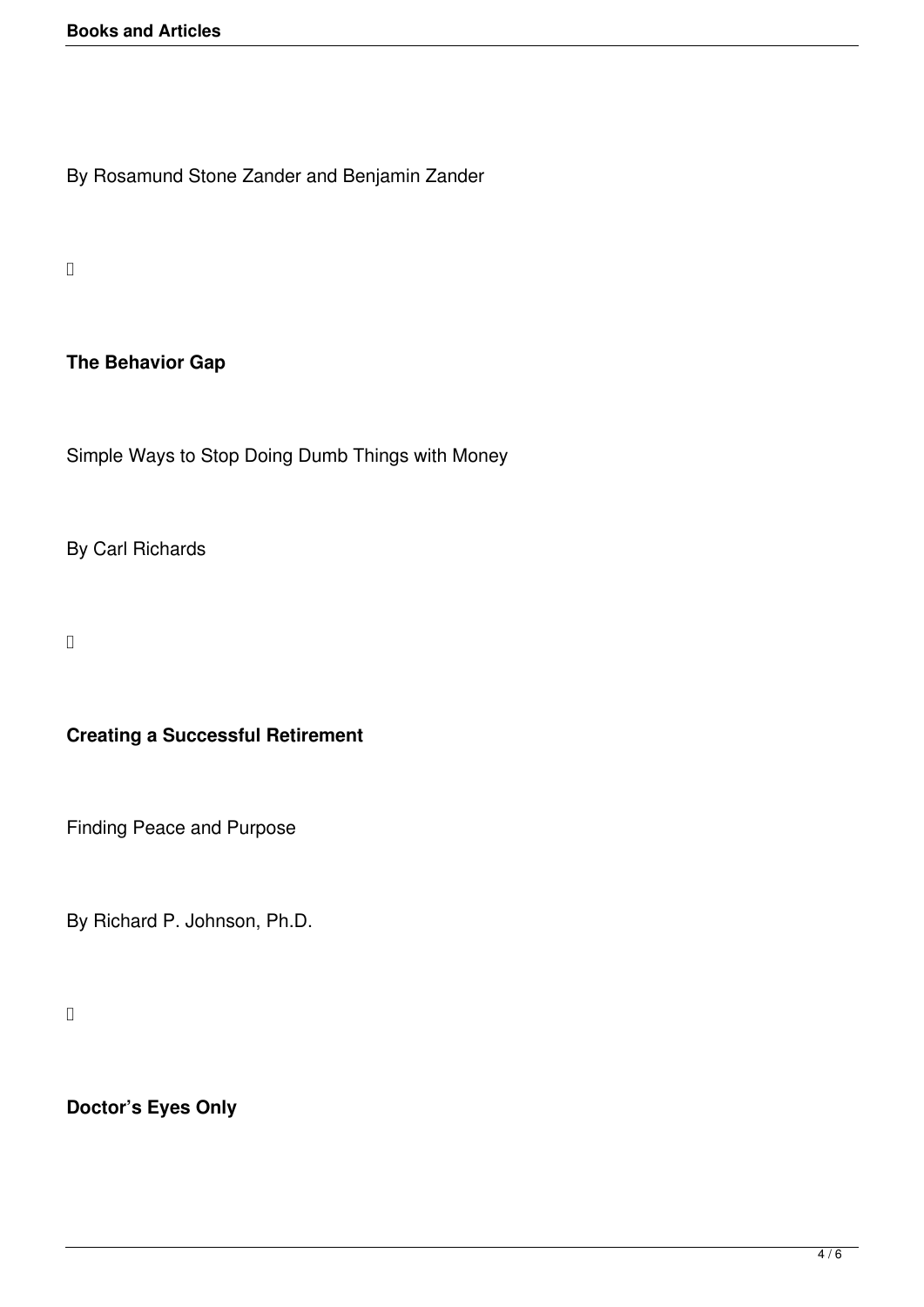Exclusive Financial Strategies for Today's Doctors and Dentists

By Tom Martin, Paul Larson and Jeff Larson

 $\Box$ 

### **The Elephant in the Room**

Sharing the Secrets for Pursuing Real Financial Success

By Ed Baker

#### **Get A Life**

You Don't Need a Million to Retire Well

By Ralph Warner

**How to Retire Happy**